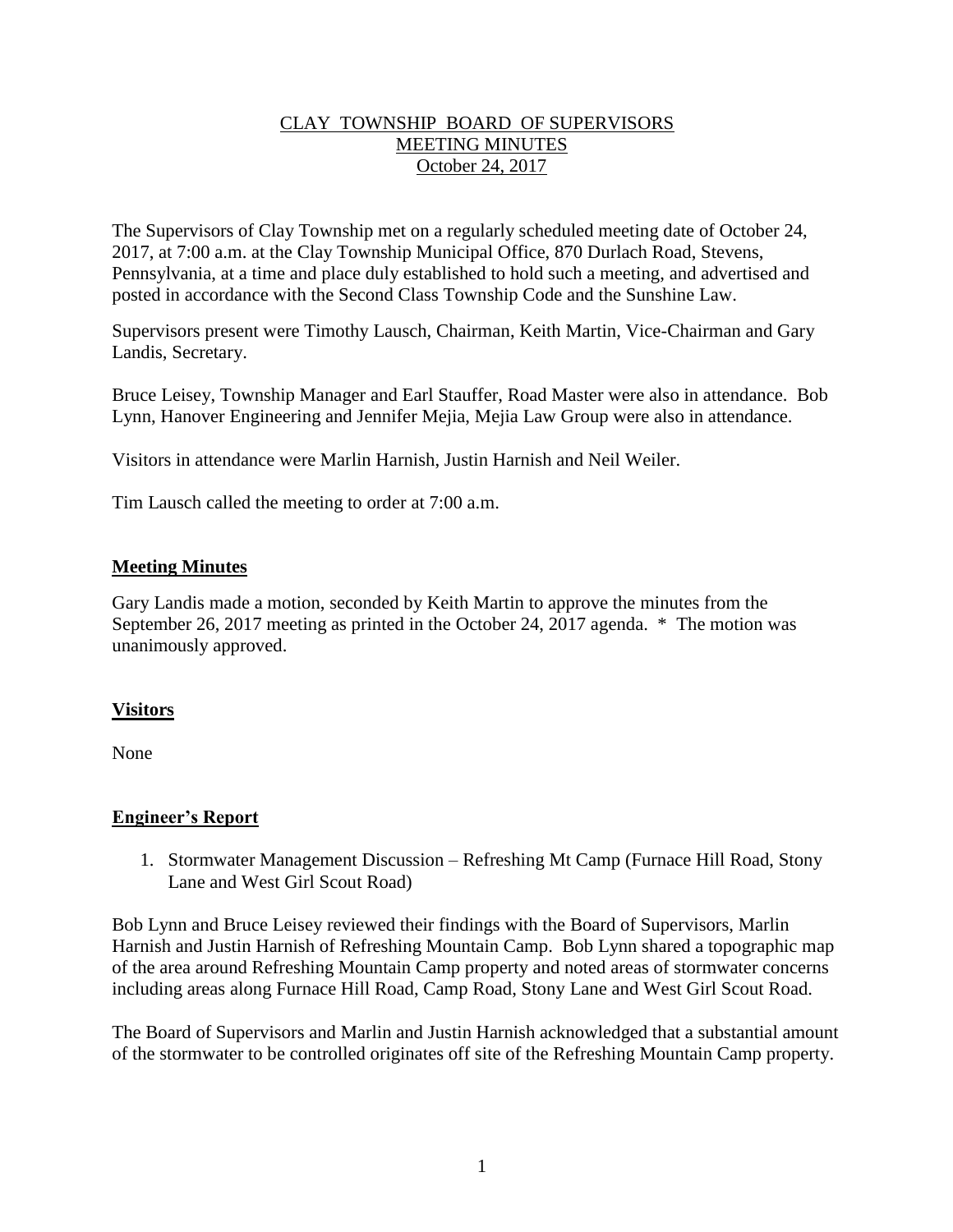That being acknowledged, Marlin and Justin Harnish are willing to be a participant in the process of controlling the stormwater runoff.

It was decided Township Staff will continue work on the design of stormwater facilities to control run off and project costs associated with the design.

It was agreed Township Staff will report back to the Board of Supervisors when completed.

2. G&N Holdings – Permit Agreement

Neal Weiler, Partner of G&N Holdings, requested permission from the Board of Supervisors to start excavating before their conditional approved plan is recorded and before the lot is actually created.

Township Staff expressed concerns with granting permission without the lot being created.

Mr. Weiler stated his plan is ready to be recorded as soon as the Countryside Enterprises subdivision plan is recorded, and he is concerned about the delay having a negative impact on construction on his lot.

The Board of Supervisors indicated to Mr. Weiler that the November 13, 2017 meeting they would be willing to grant permission thru execution of a Permit Agreement if the Countryside Enterprises subdivision plan is not recorded by that date.

## **Old Business**

None

## **New Business**

1. Road Master Update

Earl Stauffer, Road Master, reviewed his monthly report with the Board of Supervisors.

Earl discussed New Enterprise paving project, guide rail on Girl Scout, south side Forest Hill at turnpike, regrade at Wengers completed and replacing pipes along Furnace Hill and West Girl Scout.